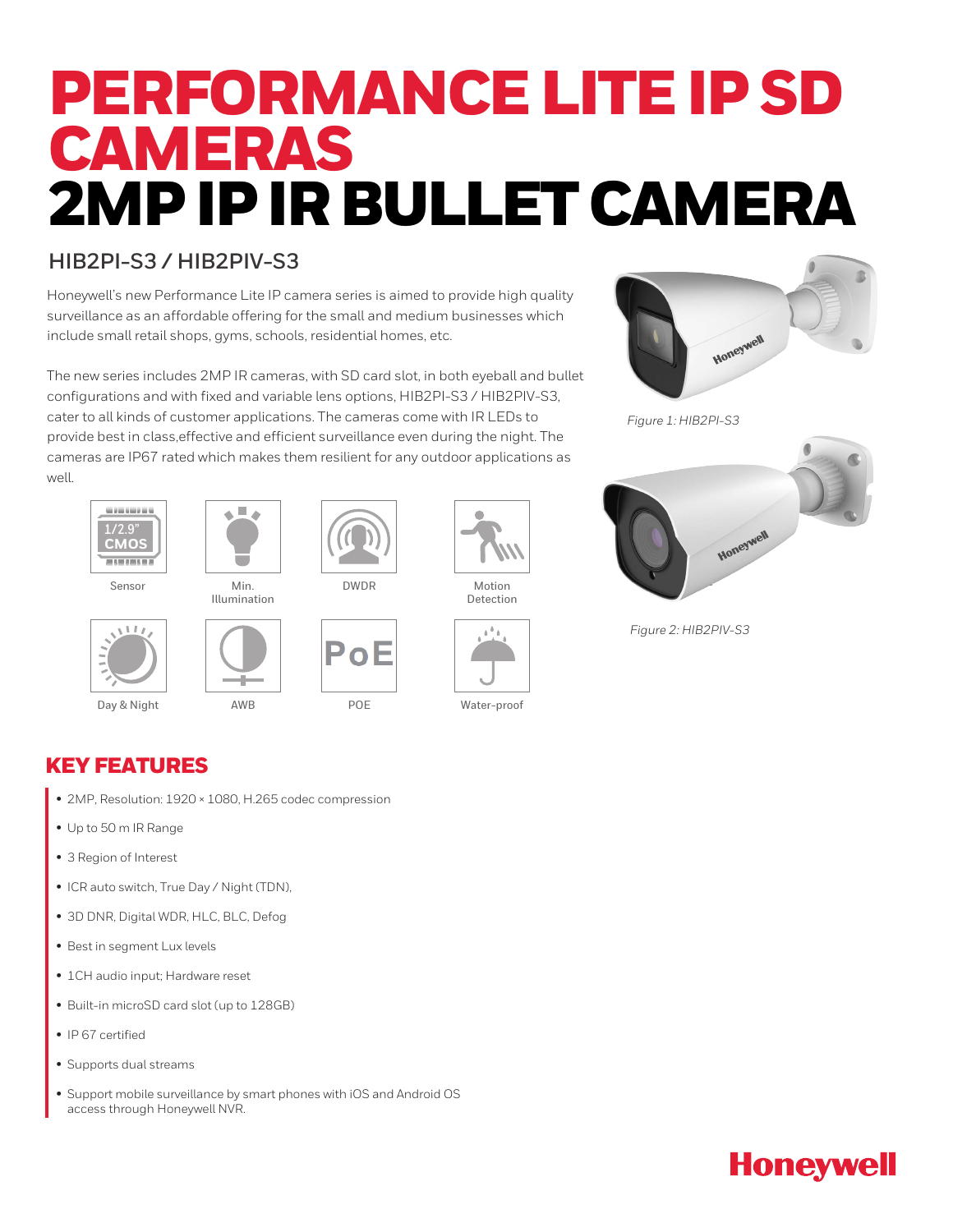## **PERFORMANCE LITE IP SD CAMERAS 2MP IP IR BULLET CAMERA**

#### SPECIFICATIONS

| <b>CAMERA</b>            | <b>HIB2PI-S3</b>                                                                                                                                                          | HIB2PIV-S3                                                                      |
|--------------------------|---------------------------------------------------------------------------------------------------------------------------------------------------------------------------|---------------------------------------------------------------------------------|
| Image Sensor             | 1/2.9"CMOS                                                                                                                                                                |                                                                                 |
| Number of Pixels (H x V) | 1920 x 1080                                                                                                                                                               |                                                                                 |
| Electronic Shutter       | $1/25s \sim 1/100000s$                                                                                                                                                    |                                                                                 |
| Iris                     | Fixed Iris                                                                                                                                                                |                                                                                 |
| Min Illumination         | 0.0035 lux@F1.2,AGC ON; 0 lux with IR<br>0.013 lux@F2.0,AGC ON; 0 lux with IR                                                                                             | 0.0035 lux@F1.2,AGC ON; 0 lux with IR<br>0.013 lux@ F2.31,AGC ON; 0 lux with IR |
| Lens                     | 3.6 mm @F2.0, (fixed lens), horizontal field<br>of view: 84.8°                                                                                                            | 2.8~12mm@F1.4, horizontal field of view:<br>88°~34.8°                           |
| Day & Night              | <b>TDN</b>                                                                                                                                                                |                                                                                 |
| Wide Dynamic Range       | Digital WDR                                                                                                                                                               |                                                                                 |
| <b>IMAGE</b>             |                                                                                                                                                                           |                                                                                 |
| Video Compression        | H.265/H.264/MJPEG                                                                                                                                                         |                                                                                 |
| Resolution               | 1080p, 720p, D1, CIF                                                                                                                                                      |                                                                                 |
| Number of Streams        | 2 (Main Stream, SubStream)                                                                                                                                                |                                                                                 |
| Frame Rate               | Main Stream:60Hz: 1080P (1~30fps) / 720P (1~30fps)<br>50Hz: 1080P (1~25fps) / 720P (1~25fps)<br>Sub Stream:60Hz: D1/CIF/480x240 (1~30fps); 50HZ: D1/CIF/480x240 (1~25fps) |                                                                                 |
| <b>Bit Rate</b>          | 64 Kbps~6Mbps                                                                                                                                                             |                                                                                 |
| Fncode Mode              | CBR/VBR                                                                                                                                                                   |                                                                                 |
| Image Settings           | ROI, Saturation, Brightness, Chroma, Contrast, Wide Dynamic, Defog, Sharpen, NR, etc.<br>adjustable through client software or web browser                                |                                                                                 |
| <b>ROI</b>               | 3, Each ROI to be configured separately.                                                                                                                                  |                                                                                 |
| <b>INTERFACES</b>        |                                                                                                                                                                           |                                                                                 |
| Network                  | <b>RJ45</b>                                                                                                                                                               |                                                                                 |
| <b>FUNCTIONS</b>         |                                                                                                                                                                           |                                                                                 |
| Remote Monitoring        |                                                                                                                                                                           |                                                                                 |
|                          | Web browsing, CMS remote control                                                                                                                                          |                                                                                 |
| Online Connection        | Support simultaneous monitoring for up to 3 users; Support multi-stream real time transmission<br>$\frac{1}{2}$                                                           |                                                                                 |

| Network Protocol   | UDP, IPv4, IPv6, DHCP, NTP, RTSP, PPPoE, DDNS, SMTP, 802.1x, UPnP, HTTPs, HTTP, QoS |             |
|--------------------|-------------------------------------------------------------------------------------|-------------|
| Interface Protocol | ONVIF                                                                               |             |
| Motion Alarm       | Supported, Motion detection, SD card full, SD card error                            |             |
| <b>IR</b> Distance | $20 - 30$ m                                                                         | $30 - 50$ m |
| IP Rating          | IP <sub>67</sub>                                                                    |             |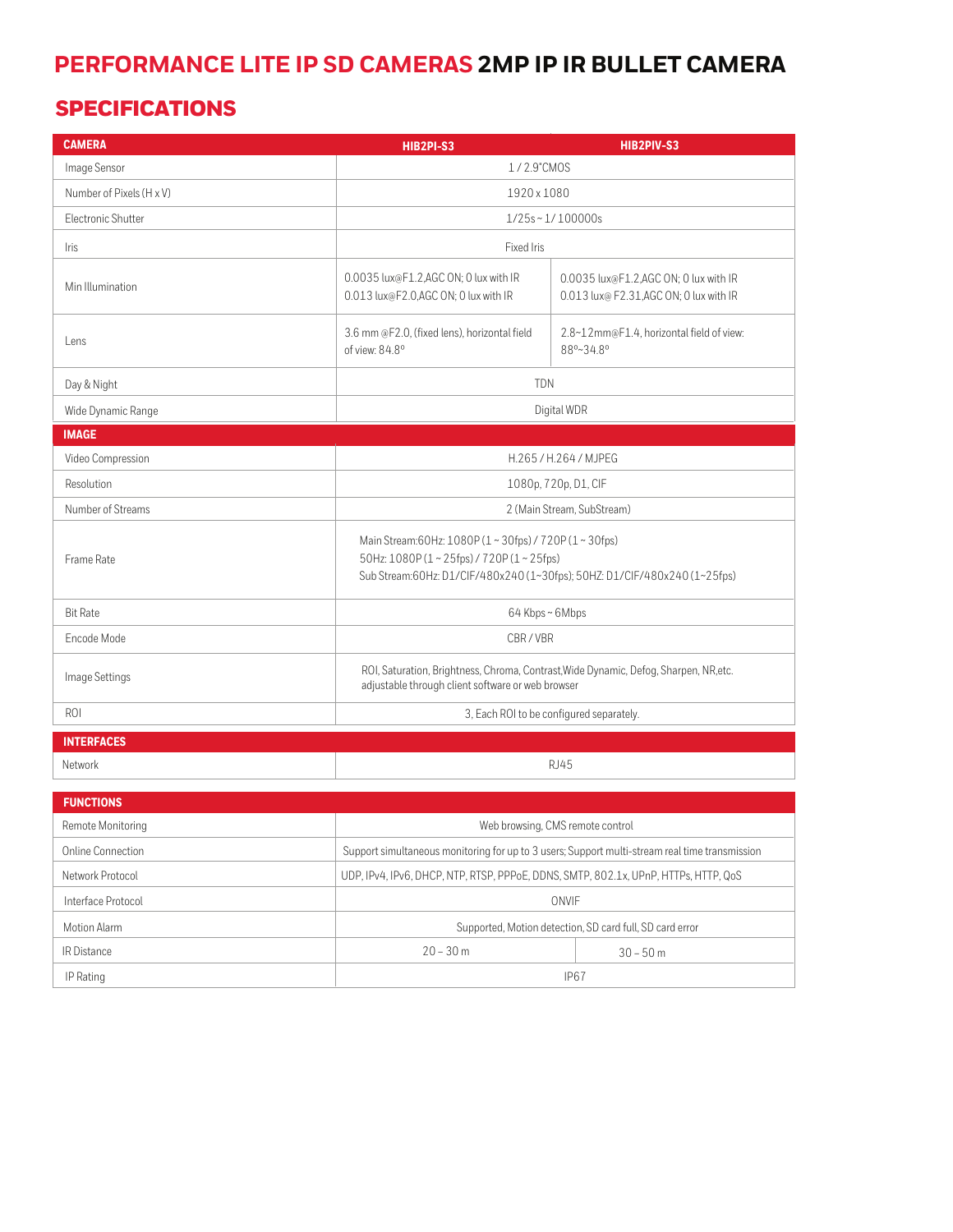### **PERFORMANCE LITE IP SD CAMERAS 2MP IP IR BULLET CAMERA**

| <b>OTHERS</b>                |                                                      |                                 |
|------------------------------|------------------------------------------------------|---------------------------------|
| Power Supply                 | DC 12V/PoE                                           |                                 |
| Power Consumption            | 5.5W                                                 | $\langle 7.5 W$                 |
| IR Consumption ON            | $\langle 2 \text{W}$                                 | 4W                              |
| <b>Operating Temperature</b> | -30 deg C to 60 deg C, Humidity<95% (non-condensing) |                                 |
| Dimensions (mm)              | $167.5 \times 74.5 \times 74.5$                      | $217.7 \times 80.5 \times 80.5$ |
| Weight                       | Approx. 0.39KG                                       | Approx. 0.65KG                  |

# DIMENSIONS

HIB2PI-S3



HIB2PI-S3



217.70 mm